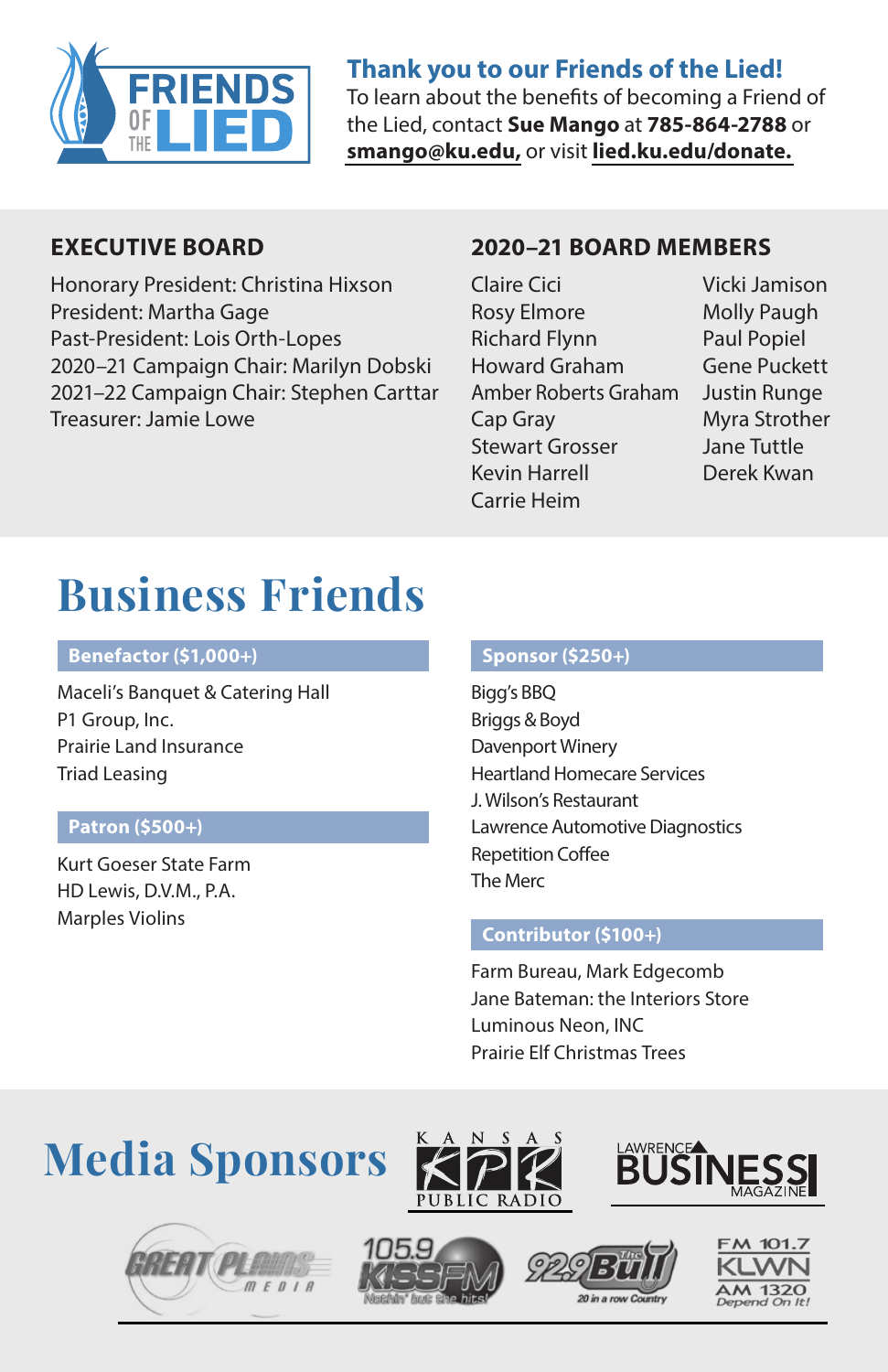# **FRIENDS OF LIED | INDIVIDUAL FRIENDS**

#### **Fellow (\$2,500+)**

Nancy Biles & Erik Lundquist Beverly Smith Billings Joyce Castle Cathy L Daicoff John & Rosy Elmore E. LaVerne & Marilyn Epp Larry & Jacqueline Gadt Ralph & Martha Gage John L. & Carol Hampton Carolie Hougland Jon & Vicki Jamison Clare & Derek Kwan Robert & Mary Jo Loyd Greg Ludvigson & Laurie Comstock Lois Orth-Lopes & Steve Lopes Gary & Sue Padgett Nancy Peterson John & Valerie Roper Kent & Donna Saylor IHO Anthea Scouffas Deb & Ron Teeter Jeffrey B. & Mary Haynes Weinberg Mark & Sheree Yardley

#### **Benefactor (\$1,000+)**

Harold & Marilyn Agnew Dana & Sue Anderson Carey & Martha Jo Berger Chuck & Dee Blaser Jacqueline M. Bogner James & Yun Butler Pat Campbell Stephen & Cindy Carttar Claire & Gjergji Cici Stanley & Alice Jo DeFries Tom & Marilyn Dobski David & Elizabeth Domann Cal Downs Richard & Jani Flynn Ann Gardner & Tom Gleason Sandra W. Gautt Becky & Harry Gibson Justin Graham & Amber Roberts Graham Dennis & Pat Greenhaw Jim & Mary Jane Grinter Eileen & Stewart Grosser Ed Martinko & Nancy Hale-Martinko Carrie Heim Nancy Lindsey Helmstadter Dave & Gunda Hiebert Tom & Sherry Hilleary Ray & Mary Lee Hummert Jane & Mickey Imber Colonel James Inman

Robert & Sheryl Jacobs Rich Kaler & Brad Knauss Lee Ketzel Dr. Chris Koster & Aidan Loveland Koster Drs. Mary Beth & Steven Leininger Dr. Neal & Julie Lintecum Mary Loveland Peter & Linda Luckey Ken & Sheila Martinez Allan & Sandi Miller Randy & Sara Nelson Judy Niebaum & Dave Marden Bernie & Barbara Nordling Maria E. Orive & Michael S. Kennedy William & Marlene Penny Gene Puckett Janet Riley Dr. Scott & Linda Robinson Tom & Debbie Sack Carol Schaub Larry Schlosser Gregory & Linda Schnose Dan & Trisha Simons Dolph & Lisa Simons Pam & Dolph C. Simons Jr. Valentino J. & M. Elizabeth Stella Linda & John T. Stewart III Michael & Melissa Sutton Tim & Jerrye Van Leer Kevan & Gail Vick Kay Wertzberger Jan Willey Jack & Judy Wright

#### **Patron (\$500+)**

Sandra Arbuthnot & Michael Michaud Tim & Kathy Bengtson Marjie Blaufuss & Larry Libeer Gary & Lavenna Boyer Kay & Don Brada Sharon R. Brown Truman Brown Rex Buchanan & Mindy James Bruce & Jeanie Bundy Mary Ann & Jim Clark Peter & Virginia Curran Richard T. DeGeorge Fred & Karen DeVictor Robert C. & Katherine Dinsdale Karen Dummermuth Eric & Margie Dyck Elizabeth Miller & Lindy Eakin Karen Evans & Daughters Chris & Jane Fevurly

Stephen & Bobbie Gish Webster & Joan Golden Cap & Kitty Gray Dr. Jeff & Nancy Hambleton Larry & Teri Hatfield Don & Carol Hatton Camille & Justin Healy Jene Herron Charles & Laurie McLane-Higginson Dick & Sue Himes Chuck & Sara Holley Marilyn Honey David & Patricia Hooge John & Sally Hudnall John & Pam Humphrey Chris & Mariko Johnson Don & Alice Ann Johnston James & Mary Keefer Peter & Jenny Kwan Drs. Mary Pat & Michael Lange Dan Luckey & Laura Klein Linda & John Lungstrum Stuart Macdonald Barbara & Dick Meidinger Jeff & Sammie Messick John & Nancy Miles Charles & Sondra Mosley Dick & Georgia Orchard Bobby & Eleanor Patton Richard & Carol Peters Ken Pingleton & Heather Poort Steve & Pamela Reiz Connie & Jerry Rockers Phyllis & Stan Rolfe Dr. Stephanie & Ken Schmidt Dale & Marianne Seuferling Carol Shankel Susanne Shaw Sharon Soule & Tom Ruddy Ann Stephens Donald & Royalynn Stewart Myra Strother Gary & Alice Summers Tod & Sidney Sutton Edith L. Taylor Austin H. Turney Beth Warner Chuck & Karen Warner Eleanor A. Woodyard

#### **Sponsor (\$250+)**

Virgie & Dudley Alexander David & Priscilla All David & Mary Kate Ambler Jerry Bailey & Barbara Huppee Bill & Bev Benso Craig & Jennifer Berquist Mike & Cathy Blumenfeld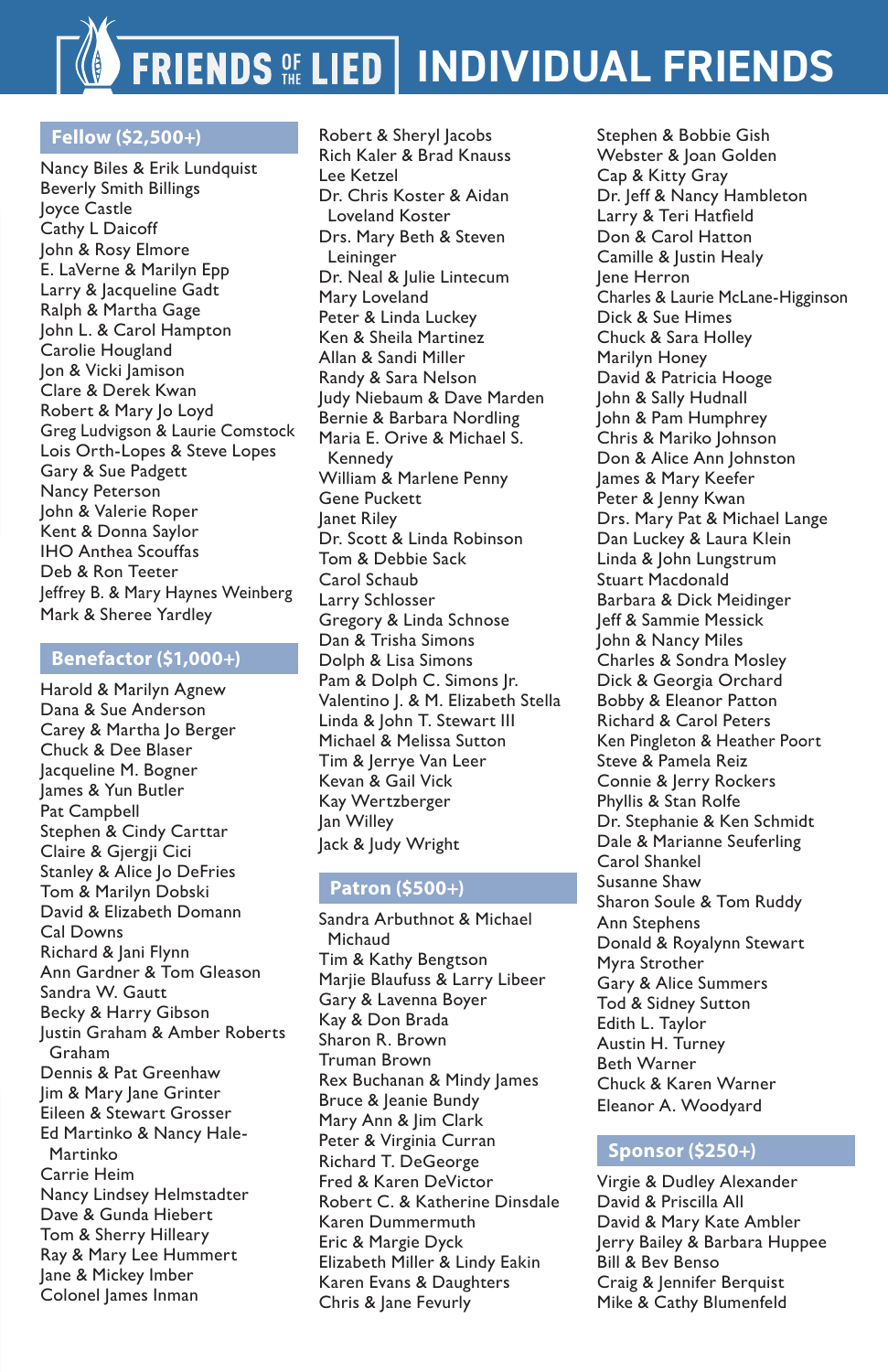## **INDIVIDUAL FRIENDS**

Harvey S. Bodker Laura Borchert Del Brinkman Dr. Steve Bruner Brad Bryant Susan Bullock Stephen & Joy Bunch Jennifer & Jeff Burkhead Catherine Campbell Yi-Chun Chen Fred Conboy Jim & Sandy Cooper Daryl & Cindy Craft Eric & Anna Dawson Mary Dillon & Jon Hafker Finnian O. Dobbs & Margot Lockwood Spencer Duncan George & Joyce Evans John W. & Ferry Evans Richard & Linda Finger Kent & Beth Foerster Gerald R. Foree Trip & Allison Frizell Dan Gailey Lynn Gimpel Sharon Graham & Anthea Scouffas Tom & Gaye Groene Bob & Joan Harvey Cheryl Hewitt & David Schauner Alfred & Virginia Ho Martha Hodgesmith Pamela & Eric Huerter Vaun & Sydnie Kampschroeder Howard & Kim Kastl Marshall & Beth Kelley Patrick & Amy Kelly Keith & Jamie Knabe Harry W. Kroeger Sacie & David Lambertson David & Esther Lerner Carl & Sammie Locke Jim & Larissa Long David & Sally Lord John & Jackie Lord Jerry & Janet Magnuson Jim & Carrie Mandigo Kay Metzger John & Rachel Miller John Nalbandian Mark & Susan Osborn Carolyn & Lewis Phillips Ed & Ann Phillips Jerry & Jo Portillo Rev. Dr. Darrel & Julie Proffitt Jim Regan & Nadia Zhiri Martha Rose Mary Ann & Norman Saul Greg Schmidt Sherri & Brian Schwanz

Judy Secory Suzanne M. Sherr Eric Stomberg Ruth & Eric Stromberg Don & Laura Stull Larry & Barbara Swinson Herb & Jane Tuttle Steve & Randi Tveitaraas Jack Lynn Villafuerte Mary Walsh Kitty Ware Randy Warren Alice M. Weis

#### **Contributor (\$100+)**

Maria K. Alexander Pam & Perry Alexander Rebecca Allison Lynda & Jim Alspaugh Jon & Carol Amyx Marolyn Anderson Nathan Anderson & Patty Hayden Eric Atwood D. Backs David & Andrea Baloga Robert & Lynn Basow Jim Bauer Steven Bell & Lonni Steele Bell Larry G. Bensch Michele Berendsen Dean & Judy Bevan Elizabeth Black Pam & Scott Blackburn Kim & Jane Blocher Kevin & Deb Boatright Lynne C. Bodle Lisa Boyd & Roger Boeken Tim & Nancy Bonner Robert E & Kit A Bostrom Shirley & Harry Bowen Julie Boyle Trisha Brabender Luke & Emily Bradford Barbara Bradley John & Sara Brandt Michael Branicky & Danielle Olds Steven G. Brown Ben & Jo Ann Brunner John H. Bushman David & Pam Bushouse John & Rose Cantrell Hugh & Gina Carter Hal & Pat Chaikin Margaret Coggins Jayne & Gary Coleman Suzanne Collins Gary Connelly Carladyne Knox Conyers Lea Cosentino Chris & Molly Crook

Richard Cuevas Sheryle D'Amico Michael Davidson Jacqueline Z. Davis Chris & Larry Day Lucy Dechairo Dorothy & Michael Devlin Steven Dillman David Dillon Roger Dirks & Cindy Capellari Ron & Kathe Dougherty Barbara & Susan Dreger Guy & Dede Dresser Marda Drobek Jon & Bonnie Dunham Merilee Dymacek Jean Kygar Eblen Jack Winerock & Susan Elkins Pat Ellebracht Delmar & Evelyn Falen Vicki Falleaf Gaudelia Feldmeyer Robert & Becky Foster Jan Fox Gary & Mary Freeman Nina Friedman Heather Goldstein Frost David, Elizabeth & Jenna Gaston Reverend Monte Giddinngs John & Ines Gilbert Jennifer Gilmore Mary Glanville Mary-Nell Gleeson Duane Graber Janet & William Graybill Ron Guerin & Karen Cochran Edith & Jerry Guffey Sarah Haavik & Karl Altman William & Suzanne Hammond Dan & Carolyn Harden Marlin & Nancy Harmony Larry & Marcia Hawk Michael Heck & Elizabeth Cook David Henry Suzan Hill Tom & Sherry Hilleary Tom Hoffman & Lee Blackledge Jennifer Holmes Jerry Holmes Linda & Rick Honeyman Thomas & Shelly Hornbaker Marcella Huggard Linda Hurtgen David & Diana Ice Brian & Christy Imel Brian Iverson Ed & Sonja Jacobs Meredith Jacobs Craig Jones Dean & Joyce Jordan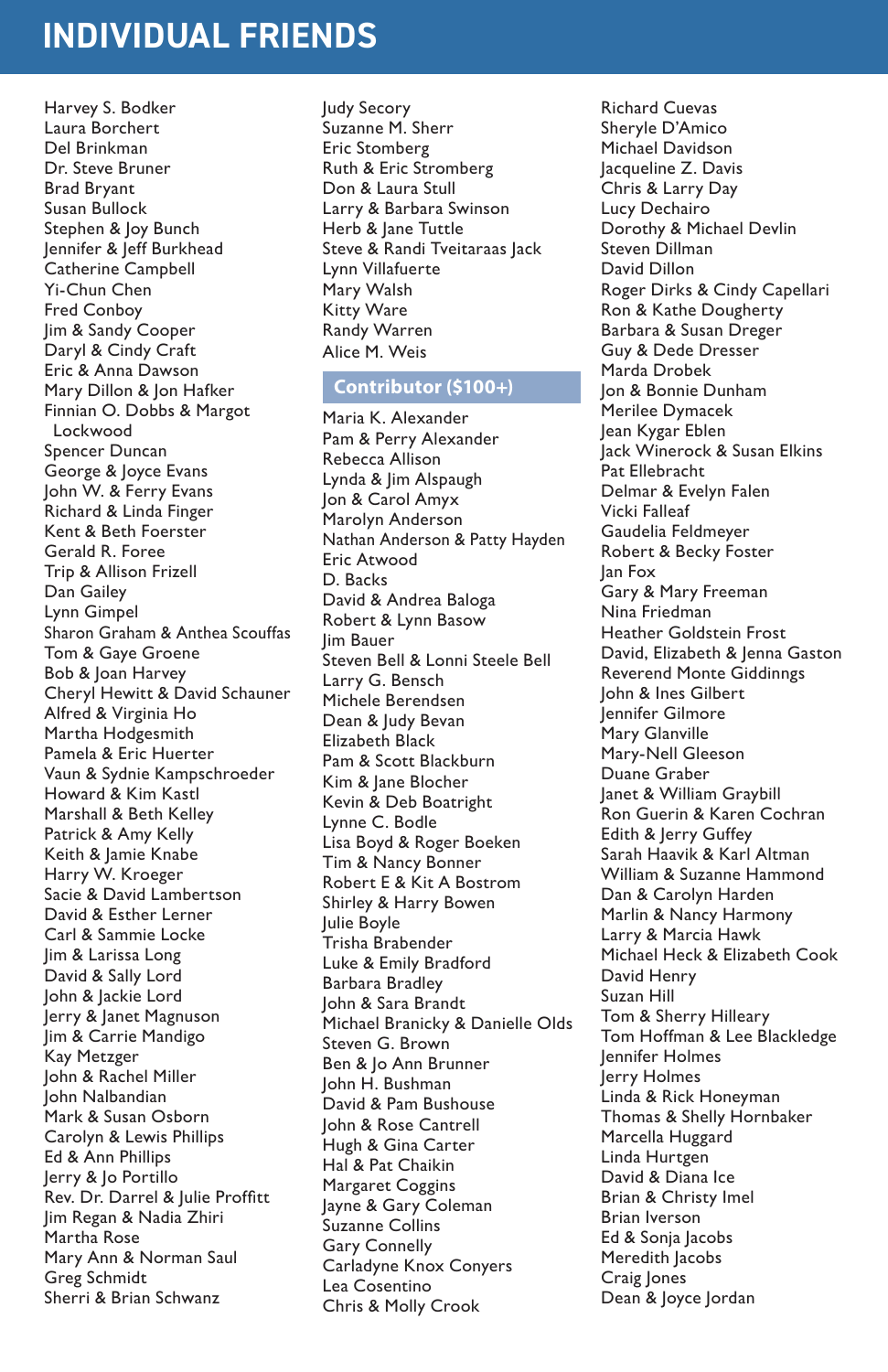### **INDIVIDUAL FRIENDS**

Carolyn Keil Kathy Kirk Mike & Betty Kline Hallie Kretsinger Andy Kuhn Dan & Kelly Kultala Carol & Dave Kyner Lisa & Becky LaBlanc-Willis Kathy Lafferty Paul Laird Trevor & Lisa Lamb Dennis & Kristine Lane Joni Lawrence Paul Stephen Lim Deb Locke David & Nancy Longhurst Kate Lorenz & Justin Runge Diane & Don Low Sue & Joe Mango David & Linda Mannering Robert & Anita Markley Dennis & Melinda Maygers Melinda & Phil McKnight Mary Pat McQueeney Lori Michel David & Judi Miller Anthony & Susan Mitchell Janet Mody Dward & Jeanine Moore Kathleen Morris Audrey & Duane Mortensen Jerry & Linda Morton John & Diane Mosher Bill & Becky Myers Barbara Nash Susie Nightingale Louise Noomen Brian & Deborah Summers Norwood Heather O'Hara Rosemary O'Leary & Larry Schroeder Drs. Lynn & Deborah O'Neal Mike & Trish O'Neal Bob Perry & Carrie Gallagher Barbara & Gary Petersen Chuck & Margaret Peterson Mark & Jane Potts Sandy & Mark Praeger Kevin & Mary Jo Pyle Marilyn Harp & Marc Quillen Dave & Candice Ranney Carla Rasch Ginger & Kenneth Ratzlaff Don & Shari Raybern Joan & Fritz Reiber Ron & Roberta Renz Penny & Frank Riley Paul Robinson James & Norma Rose

Martha Rose John & Janet Ross Tom & Barbara Schnitker Marvin & Kathleen Schulteis David & Cathy Schwabauer Kristin Scott Richard Sengpiehl Anna Serwadda Mary Seyk Tim & Julia Shaftel William Sharp & Sonya Lancaster Carolyn Shelton Rick & Carol Shelton Jerry & Marla Slaughter Adam Smith Eric N. & Patricia Roach Smith Gerald F. & Linda S. Smith Kevin & Vicki Smith Randy & Ruth Anne Sneegas Vernell St. John Marjorie Steil IMO Thomas M. Stidham Carolyn Stillions Ken & Ruth Stoner John Struve Cynthia Sullivan Kathy Suprenant & William Dentler Char Taggert John & Terri Teefey Willis Theis Jr. M'Balia Thomas Linda & Jim Thompson Bob & Dianne Throop Terry A. Tracy, MD Sara Trautman-Yegenoglu Michael & Kristin Trendel Tom & Pam Trusdale Eleanor Unruh Lee Wages Maggie Wagner & Erin Socha Dustin & Kathy Walker Graham & Anne Walker Robert & Marcie Walzel Don Warders Perry & Janet Warren Diane Weber Doug & Ginger Wehner John & Eileen Weiss Kim Wells Doug Wendel & Lisa Wolf-Wendel Roger & Shirley Werholtz Sandra Wiechert Mike & Linda Wildgen Brian & Kristen Williams Shanna Williams Bob & Carolyn Williamson Greg & Lorrie Windholz Joseph & Deanna Whelan Lily Yu Jo Anne Zingo

#### **Advocate (\$50+)**

Richard & Elvira Angeletti Mark Arnesman Nicole Banman Jill & Phil Baringer Warren & Patricia Berry Rodney & Pat Bishop Kim Booth Kay Bradt & George Wiley Timothy Bredehoft Cathryn Brooks Amy Brougher Laurie Brown David & Janis Bunker Brian Busby Steve & Becky Busch Robert & Carol Carnahan Jim & Bev Carothers Peter & Rosalea Carttar Chelsea Cassell Jerree & Harley Catlin Dr. Lynne Chase & Bruce Connelly Lois Clark Norman Cluff Laura Conley Sheila Connolly Steve Crouch Stephanie Darter James Davis .<br>Virgil Dean Paul & Janice DeBauge Kirsten Derby Shelley Dougherty Janet Dreiling Marcus Dunavan Bob & Mary Jane Duncan Tuck Duncan June Erisman .<br>Joanna Fewins Eric & Karen Finkbiner Carolyn Frame Joseph Franco Max & Jeanne Fridell John Frydman Shyanne Garcia Estela Gavosto & Rodolfo Torres Barbara Gorman Jenny Gorup Jo & Emma Hardesty Saralyn Hardy Camille Healy Mark Hess Patty Hill Laura Hines Nadine Hyde Curtis Irby Dennis & Theresa Johnson Jerry & Candy Johnson Valerie Johnson